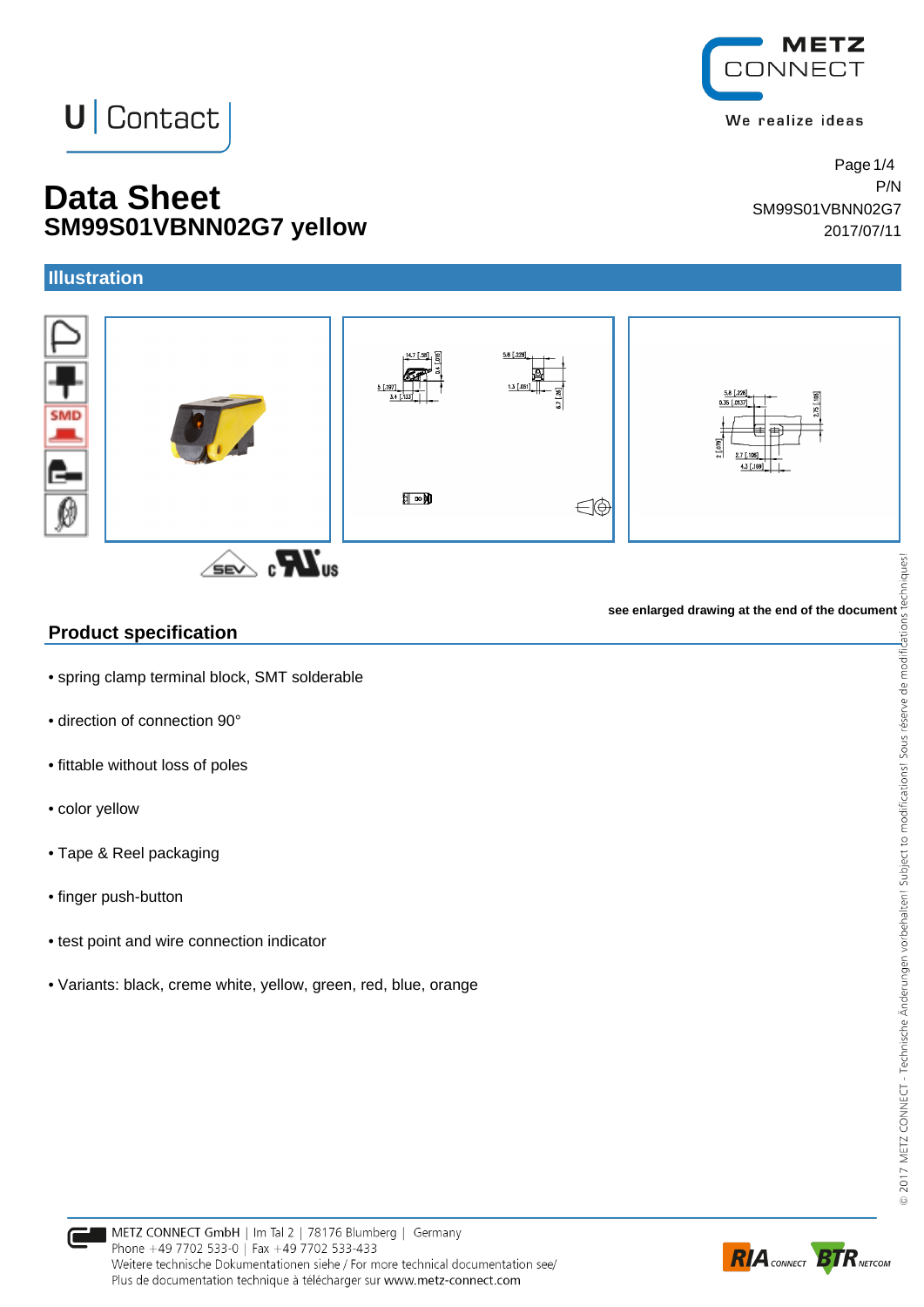

We realize ideas

# **U** Contact

### **Data Sheet** P/N **SM99S01VBNN02G7 yellow** 2017/07/11

Page 2/4 SM99S01VBNN02G7

| <b>Technical Data</b>                             |                                           |
|---------------------------------------------------|-------------------------------------------|
| <b>General Data</b>                               |                                           |
| min. number of poles                              | $\mathbf{1}$                              |
| max. number of poles                              | 1                                         |
| Insulating material class                         | CTI 600                                   |
| protection category                               | IP 00                                     |
| Min. insul. strip length                          | 7 mm                                      |
|                                                   |                                           |
| <b>Connection data</b><br>Rated wiring solid wire | $0.2 - 1.5$ mm <sup>2</sup> / AWG 24 - 16 |
|                                                   | 0.2 - 1.5 mm <sup>2</sup> / AWG 24 - 16   |
| Rated wiring stranded wire                        |                                           |
| <b>Approvals</b>                                  |                                           |
| $_{\rm c}\blacksquare$ us $_{\rm V/A}$ / AWG      | $300/9/24 - 16$                           |
| $0,75$ mm <sup>2</sup>                            | T60                                       |
|                                                   |                                           |
| <b>Material</b>                                   |                                           |
| insulating material                               | <b>PA66/6T</b>                            |
| flammability class                                | V <sub>0</sub>                            |
| spring material                                   | Spring steel                              |
| contact material                                  | CuSn                                      |
| Glow-Wire Flammability GWFI                       | 960                                       |
| Glow-Wire Flammability GWIT                       | 775                                       |
| contact surface                                   | Sn                                        |
|                                                   |                                           |
| <b>Climatic properties</b>                        | 105 °C                                    |
| upper limit temperature                           | $-40 °C$                                  |
| lower limit temperature                           |                                           |
| <b>General</b>                                    |                                           |
| solderability                                     | Acc. to IPC/JEDEC J-STD-020D-MSL 1        |
| Tolerance                                         | ISO 2768 - mH                             |
|                                                   |                                           |



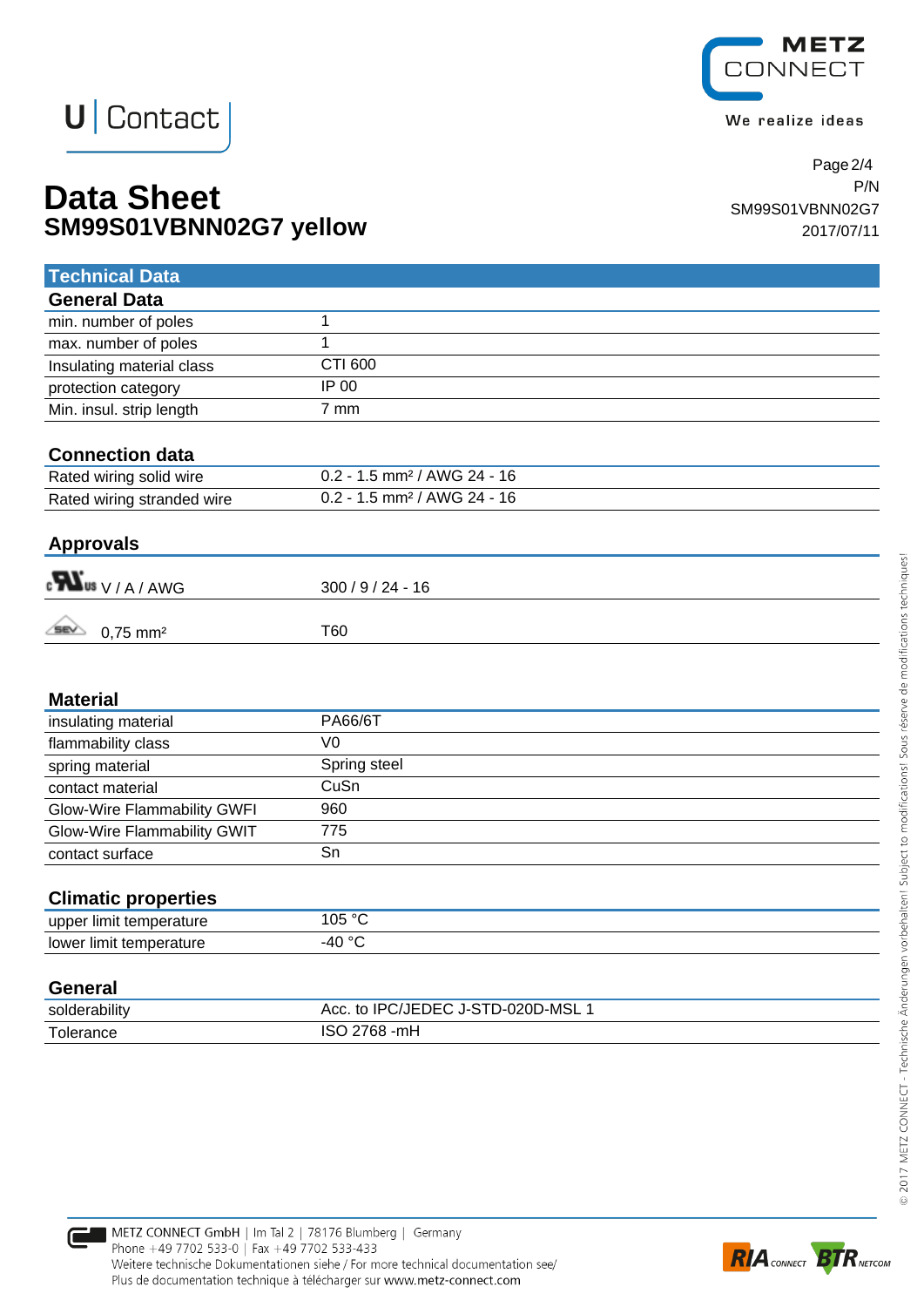

We realize ideas

SM99S01VBNN02G7

Page 3/4

**Data Sheet** P/N **SM99S01VBNN02G7 yellow** 2017/07/11

**U** Contact

#### **Illustration**

#### Drawing